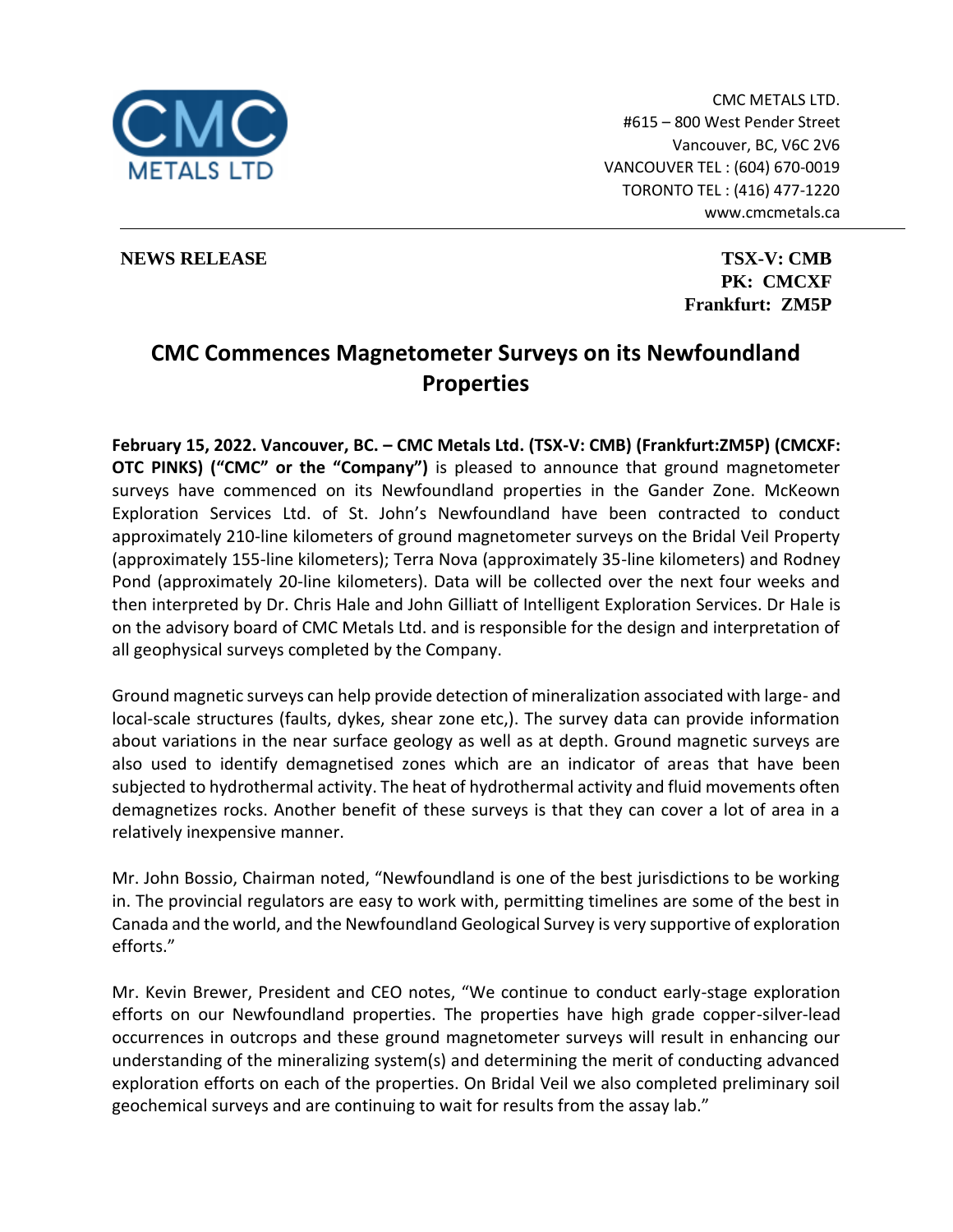#### **Qualified Person**

Kevin Brewer, a registered professional geoscientist, is the Company's President and CEO, and Qualified Person (as defined by National Instrument 43-101). He has given his approval of the technical information pertaining reported herein. The Company is committed to meeting the highest standards of integrity, transparency and consistency in reporting technical content, including geological reporting, geophysical investigations, environmental and baseline studies, engineering studies, metallurgical testing, assaying and all other technical data.

### *About CMC Metals Ltd.*

CMC Metals Ltd. is a growth stage exploration company focused on opportunities for high grade polymetallic deposits in Yukon, British Columbia and Newfoundland. Our polymetallic silver-leadzinc CRD prospects include the Silver Hart Deposit and Blue Heaven claims (the "Silver Hart Project") and Rancheria South, Amy and Silverknife claims (the "Rancheria South Project"). Our polymetallic projects with potential for copper-silver-gold and other metals include Logjam (Yukon), Bridal Veil, Terra Nova and Rodney Pond all of which are in Newfoundland.

On behalf of the Board: *"John Bossio"* John Bossio, Chairman CMC METALS LTD.

#### **For Further Information and Investor Inquiries:**

Kevin Brewer, P. Geo., MBA, B.Sc. (Hons), Dip. Mine Eng. President, CEO and Director Tel: (604) 670-0019 kbrewer80@hotmail.com Suite 615-800 West Pender St. Vancouver, BC V6C 2V6

To be added to CMC's news distribution list, please send an email to info@cmcmetals.ca or contact Mr. Kevin Brewer at 604-670-0019.

## *Neither the TSX Venture Exchange nor its Regulation Services Provider (as that term is defined in the policies of the TSX Venture Exchange) accepts responsibility for the adequacy or accuracy of this release.*

"This news release may contain certain statements that constitute "forward-looking information" within the meaning of applicable securities law, including without limitation, statements that address the timing and content of upcoming work programs, geological interpretations, receipt of property titles and exploitation activities and developments. In this release disclosure regarding the potential to undertake future exploration work comprise forward looking statements. Forward-looking statements address future events and conditions and are necessarily based upon a number of estimates and assumptions. While such estimates and assumptions are considered reasonable by the management of the Company, they are inherently subject to significant business, economic, competitive and regulatory uncertainties and risks, including the ability of the Company to raise